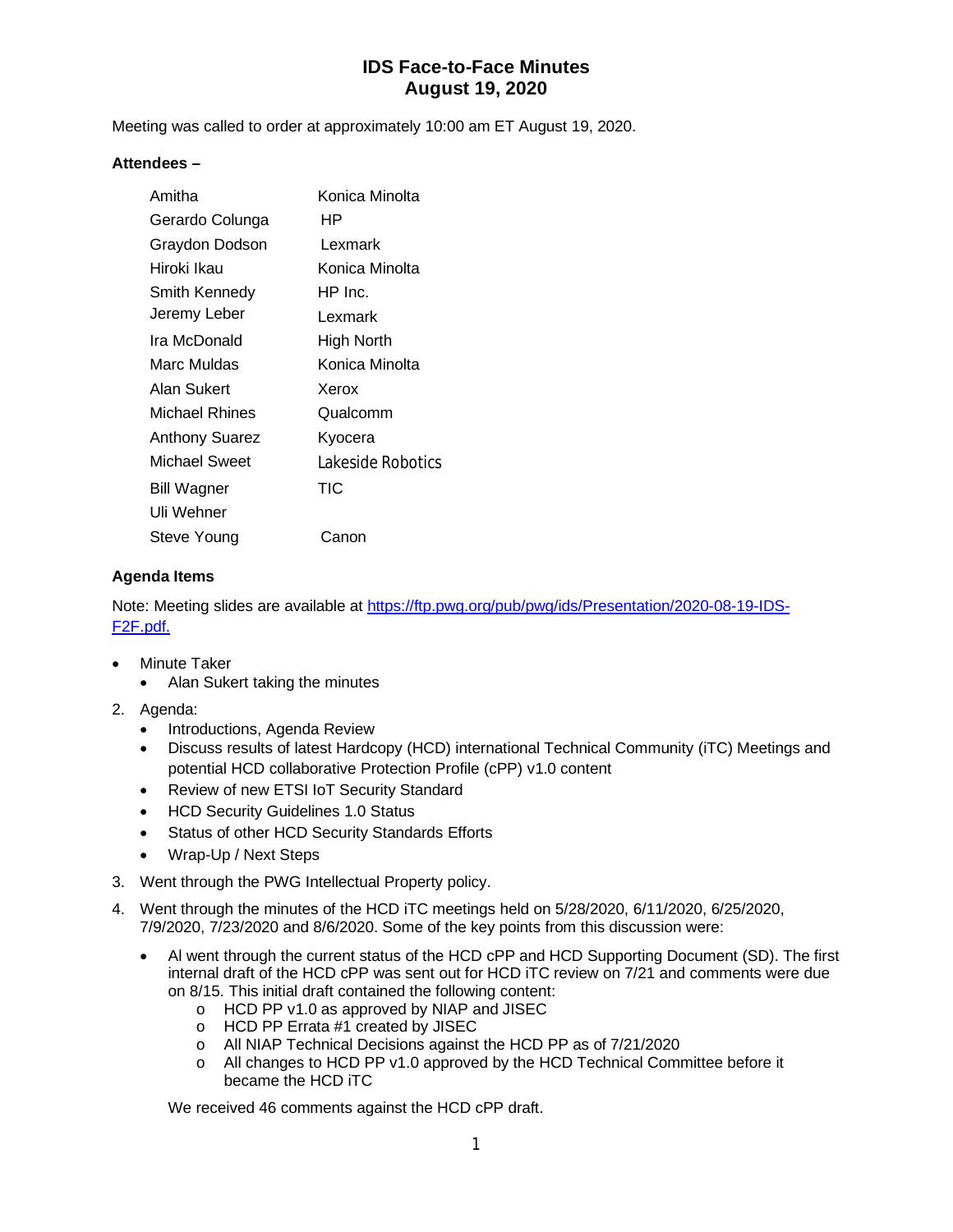Al then went through the process that will be used to review the comments received against both the HCD cPP and HCD SD. Essentially, the process involves the following steps:

- a. We use GitHub to post the drafts that are reviewed.
- b. Reviewers use the GitHub "Issues" feature to post their comments.
- c. A sanity check is performed by one of the Editors on each comment just to make sure it is a valid comment.
- d. Once the sanity check is performed the comment is entered on a master spreadsheet.
- e. The comments are then individually triaged by the HCD iTC Chair and Editors. The triage could result in the comment being immediately assigned to an editor to address if the comment is such that it does not require additional iTC action. However, some comments may have to be brought to the full HCD iTC for discussion, and if a consensus cannot be achieved, a vote using the voting process per the HCD iTC Terms of Reference document. Once the decision is made the Editors will implement the decision.
- Al then discussed the issue that encompassed most of the HCD iTC meetings since the last IDS Face-to-face. The details of this issue can be found in the IDS Conference Call minutes for the meetings between 6/11/2020 and 7/23/2020 so they won't be repeated here. In general, the issue was what Conformance Claim would be use for the HCD cPP. It basically came down to two options:
	- o Option 1: No EAL Claim but include Security Assurance Requirements (SARs) for EAL2
	- o Option 4: No EAL Claim but include SARs for EAL1

Option 4 is what the current HCD PP has as its Conformance Claim as well as the Network Device cPP. The push for Option 1 was because many European countries require EAL2 certifications which forced some vendors to do multiple certifications – one against the HCD PP so they could get on NIAPs Product Compliant List and one against an older PP that had an EAL2 Conformance Compliance so they could meet the European requirements. Jerry Colunga noted that EAL claims are allowed in Conformance Claims but the problem is that NISAP will not approve any cPP that has an EAL Conformance Claim, and NIAP approval of HCD cPP v1.0 is something that is essential.

After two months of discussion the iTC could not reach a consensus so we put it up to a vote, with each organization only having one vote. Of the 31 organizations that were represented on the HCD iTC, 22 voted and the final tally was:

Option 1: 7

Option 4: 15

So, Option 4 was the one we went forward with.

- Al then went through the current planned timetable for the HCD cPP/SD. The plan is very aggressive, but the key milestones are:
	- o Second internal draft for the HCD iTC for review on 10/20/2020; internal reviews completed by 11/16/2020
	- $\circ$  First public review draft available for public review on 2/1/21; public review completed by 3/19/21
	- $\circ$  Second public review draft available for public review on  $5/17/21$ ; public review completed by 7/1/21
	- o Final draft available for public review on 8/28/21; public review completed by 9/30/21
	- o Publishing of HCD cPP/SD v1.0 by Thanksgiving 2021

Al noted that the HCD SD first draft was delayed because of the time to get the decision of the Conformance Claim, so it is running about 2 weeks behind the HCD cPP on the above schedule.

 Al finish this part of the agenda with his continuing thoughts on what should go into HCD cPP v1.0 beyond what is now in the first HCD cPP draft. Al's view was that HCD cPP v1.0 should contain the following additional SFRs: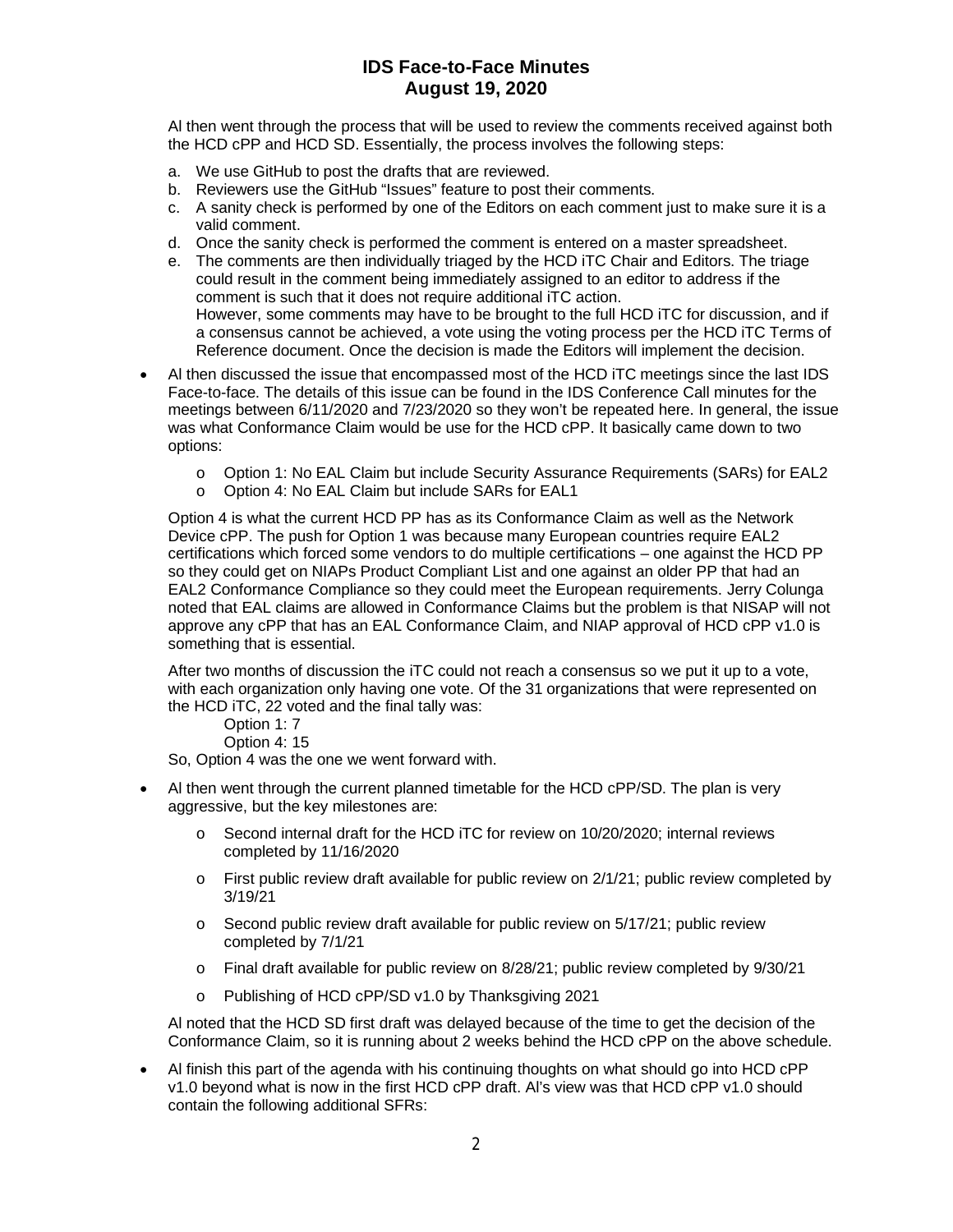- Split TLS (and maybe SSH) requirements into separate server and client requirements
- Reflect any new NIAP/JISEC Technical Decisions
- Support for FIPS 140-3
- Removal of all SHA-1 support
- Removal of support for TLS 1.0 and TLS 1.1
- Support for TLS 1.3 (If requirements are included in ND cPP/SD in time)
- Anything that the HCD iTC as a group determines over the next 6-9 months is an "absolute must have" in v1.0; anything less has to go in v1.1 or later. Possible candidates include:
	- Expansion of network-fax separation to "no bridging"
	- Syncing with ENISA and the new proposed European cybersecurity certification scheme (EUCC)
	- Syncing with applicable updates to ND cPP and FDE cPP
	- Syncing with any applicable NIST SP updates

One comment was around inclusion of the Inclusion of ALC\_FLR (Flaw Remediation). The problem is that NIAP will not accept Flaw Remediation unless the assurance activities for ALC\_FLR are changed to meet NIAP's requirements of them being "achievable", "repeatable", "testable" & "consistent", Ira noted that the Mobile Device iTC is looking into including ALC\_FLR into their cPP, so we should follow what they are doing.

Al next briefly went through the review the IDS did of the new ETSI EN 303 645 V2.1.1 (2020-06) Cyber Security for Consumer Internet of Things Standard. The full standard is included below:



The scope of the standard is Consumer IoT devices that are connected to network infrastructure (such as the Internet or home network) and was meant for consumer devices like smartphones, TVs, smart appliances, etc.

However, the definition of Consumer IoT consumer IoT device in the standard is a "networkconnected (and network-connectable) device that has relationships to associated services and are used by the consumer typically in the home or as electronic wearables". A single function printer or MFP that is designed and sold strictly for home use (and many printer vendors do sell printers of that type) would meet that definition and could be classified by someone as a Consumer IoT product so this standard could be made to apply. So, going through the standard was not considered a waste of time.

The meeting slides provide a summary of some of the key requirements in each of x Requirements Categories of the standards. A couple of the more interesting requirements pointed out at the meeting were:

- Where passwords are used and in any state other than the factory default, all consumer IoT device passwords shall be unique per device or defined by the user
- There were many requirements involving constrained devices. This standard defined a constrained device as "device which has physical limitations in either the ability to process data, the ability to communicate data, the ability to store data or the ability to interact with the user, due to restrictions that arise from its intended use"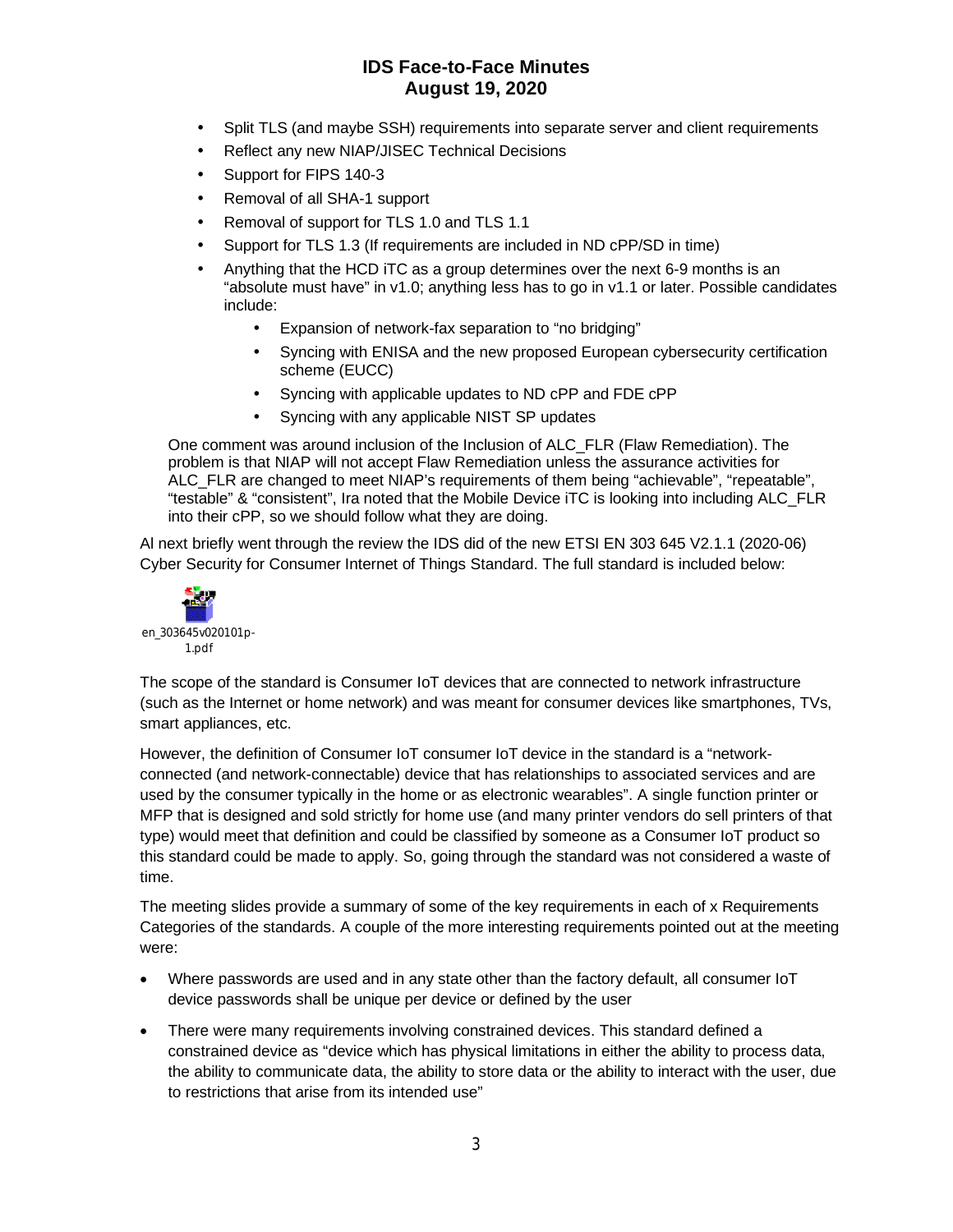- There were many software upgrade requirements, more than any other category, that seemed to be patterned after the Microsoft type of upgrade model. Requirements like:
	- o Automatic mechanisms should be used for software updates.
	- o The device should check after initialization, and then periodically, whether security updates are available.
	- o The manufacturer should inform the user in a recognizable and apparent manner that a security update is required together with information on the risks mitigated by that update
	- o The manufacturer shall publish, in an accessible way that is clear and transparent to the user, the defined support period
- Hard-coded critical security parameters in device software source code shall not be used (this one should be a "shall": for every HCD development)
- Cryptographic algorithms and primitives should be updateable ("cryptoagility") didn't know about "cryptoagility" until this standard
- Critical security parameters should be encrypted in transit, with such encryption appropriate to the properties of the technology, risk and usage – there were a lot of requirements that used vague terminology like "appropriate to the properties of the technology, risk and usage"; we speculated lawyers will have a field day with showing compliance phrases like that
- The consumer IoT device should verify its software using secure boot mechanisms interesting that this new concept of boot security made its way into the standard
- Several data protection requirements reflect the influence of GDPR
- Finally, liked the Installation and Maintenance requirements, even though they were not "shalls", because they were the right things to suggest:
	- o Installation and maintenance of consumer IoT should involve minimal decisions by the user and should follow security best practice on usability
	- o The manufacturer should provide users with guidance on how to securely set up their device
	- o The manufacturer should provide users with guidance on how to check whether their device is securely set up

Finally, Al mentioned some comments from an EE Times article about how this standard might be enforced. Basically, the article mentioned three ways:

- Direct enforcement under the EU Cybersecurity Act
- Indirect enforcement by showing the standard was followed to mitigate liability if a security breach happens. That is, by showing evidence that a company followed a standard in the case of a security breach the company might get a lesser fine or even get no fine as opposed to if the company did not follow the standard
- As a consumer marketing tool by showing that an IoT product is more secure by showing customers proof that the company followed the standard in developing the product
- 5. Ira then went through a set of slides on his proposed schedule and content for his HCD Security Guidelines; the slides are available at<https://ftp.pwg.org/pub/pwg/ids/Presentation/ids-hcdsec-status->20200819.pdf. Some key points Ira made were:
	- The initial draft was created in Jan 2020 which includes Appendix A that has a survey of the commonly used protocols from Layers 2-7. The plan for finishing the guidelines is: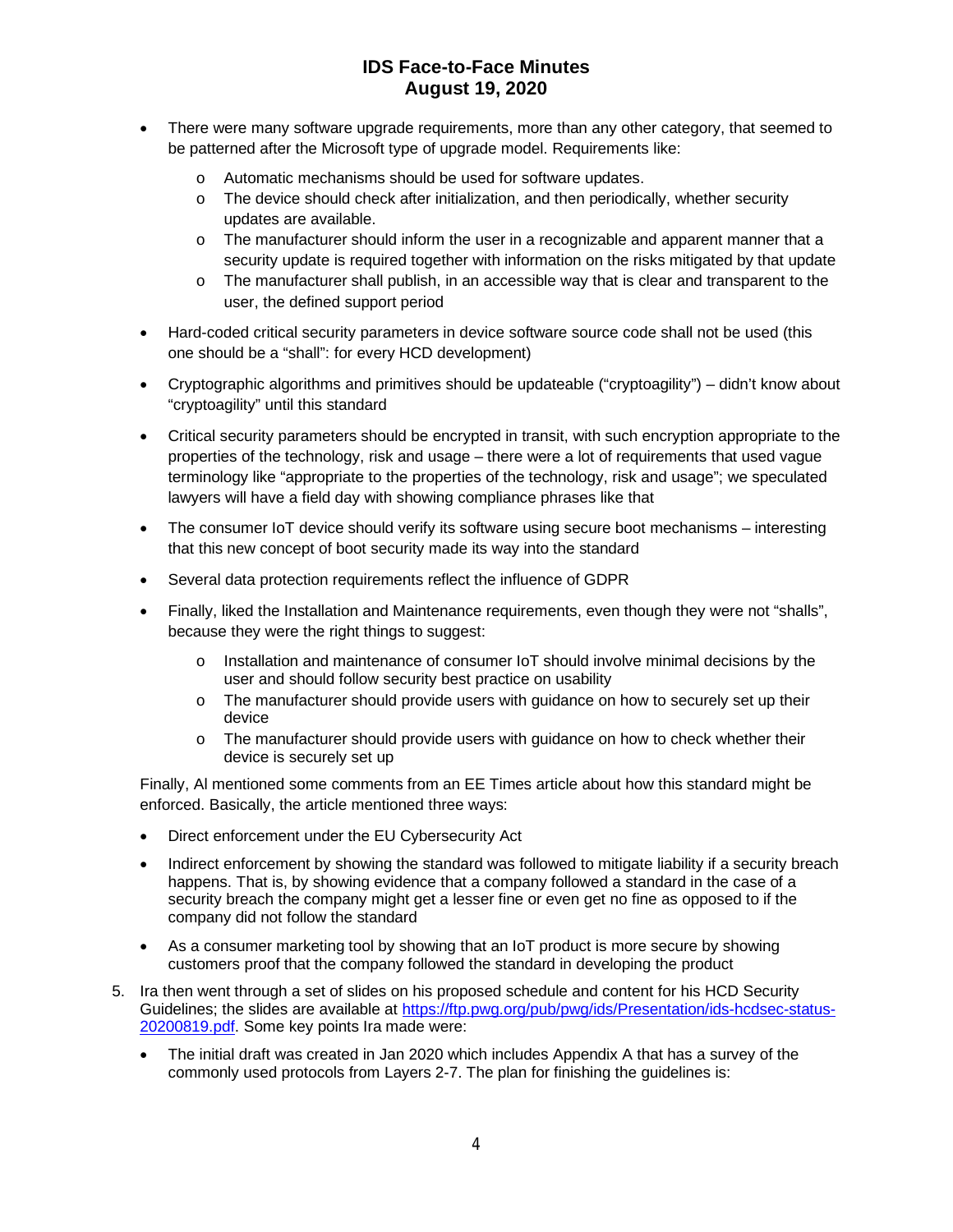- HCDSEC Interim draft in Q3 2020 to include Section 4 Network Security (minimum requirements)
- HCDSEC Interim draft in Q4 2020 to include Section 5 Local Security and Section 6 System Architecture
- HCDSEC Prototype draft in Q1/Q2 20 to include the remaining sections (Section 7 Conformance, Section 8 Internationalization Considerations, Section 9 Security Considerations and Section 10 References)
- Ira is working now on Section 4. The key concepts for Section 4 will be:
	- The network protocols will be defined in terms of functional groups of protocol requirements (e.g., End-to-End Security for TLS, SSH, etc.).
	- Ira will define multiple scalable HCD requirements (i.e., essential security versus value-add security)
	- He will emphasize "secure by default" configuration (e.g., admin password setup and firewall default blocking)
	- Some of the things he will describe in Section 4 will be:
		- Firewall Types Static (heuristic, without signatures or updates) vs. Dynamic (rule-based, with signatures and updates)
		- Antivirus and IDS Scanner Types Static (heuristic, without signatures or updates) vs. Dynamic (rule-based, with signatures and updates)
- Ira then gave multiple examples of the types of requirements that would be in Section 4 A couple of examples are:
	- Conforming HCDs MUST implement and enable at least a Static Firewall on open network interfaces
	- Conforming HCDs SHOULD support IEEE 802.1AR for datalink authentication
	- Conforming HCDs SHOULD support TLS/1.3 for end-to-end transport security
	- Conforming HCDs SHOULD support SSH for end-to-end transport security
	- Conforming HCDs SHOULD support SNMPv3 over TLS in an isolated process for necessary remote HCD configuration.
- 6. For the final topic Al went through was the NIAP Cybersecurity Framework, one of the standards activities Ira had mentioned in his discussion over a year ago. Al had analyzed this framework for Xerox in Sep 2019 so he thought he'd revisit it now and share it with the IDS.

The NIAP Cybersecurity Framework is a risk-based approach to managing cybersecurity risk that consists of three parts:

- Framework Core -- Set of cybersecurity activities, desired outcomes, and applicable
- Framework Implementation Tiers -- Provide context on how an organization views cybersecurity risk and the processes in place to manage that risk
- Framework Profiles -- Represents the outcomes based on business needs that an organization has selected from the Framework Categories and Subcategories. The actual NIST Cybersecurity Framework document is included below



The Framework Core is divided up into: